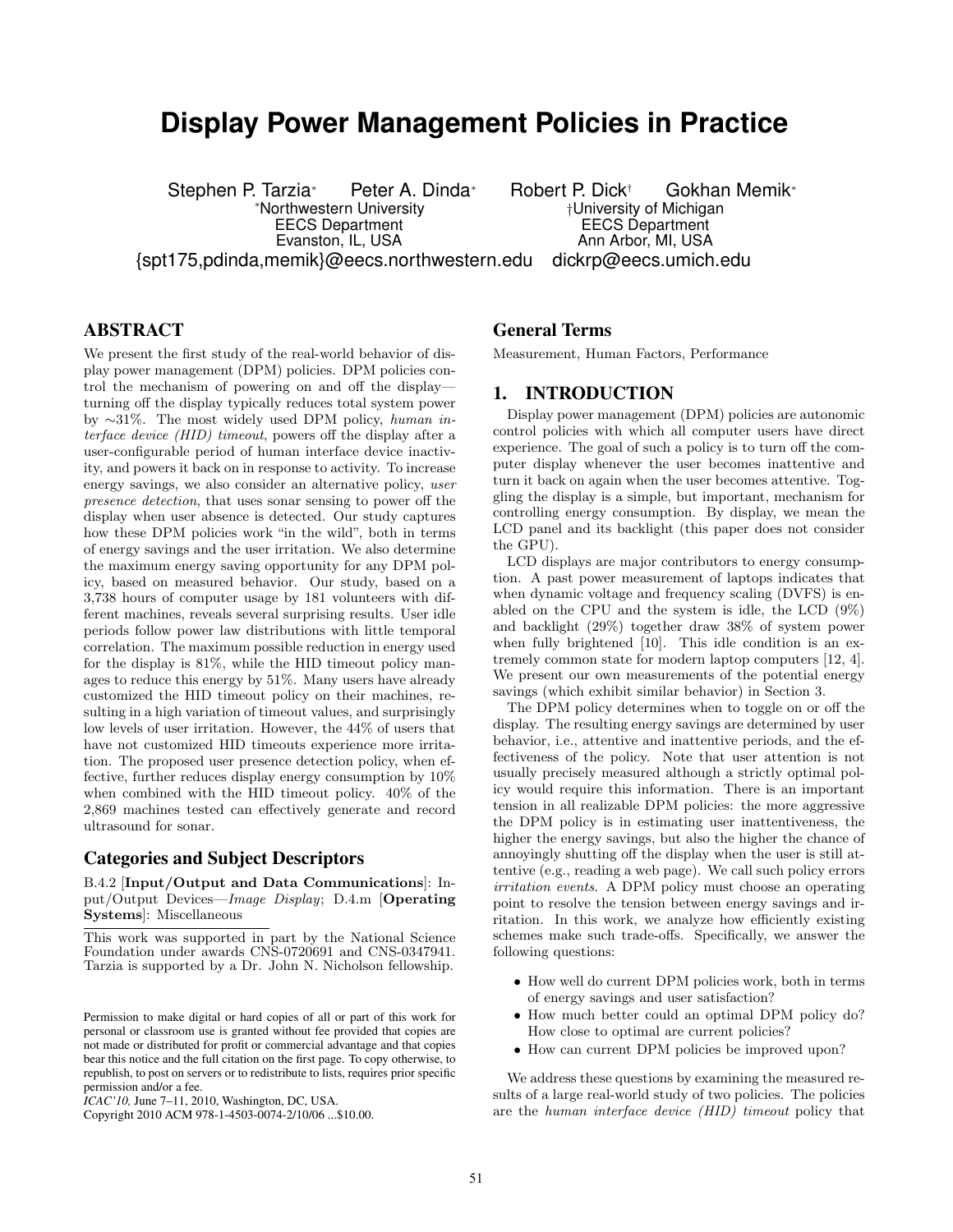is universally employed in current operating systems, and a policy we developed, user presence detection, that tries to improve upon HID timeout, and that could be used in conjunction with it. We describe these policies in detail in Section 4.

Our measurements are based on a large-scale user study of 181 volunteers, each with a separate machine, who collectively provide us with 3,738 hours of computer usage logs. We describe our study in detail in Section 6. We are aware of no prior work that evaluates any DPM policies in practice: this study is our main contribution.

In summary, our data show that:

- In practice, DPM policies can reduce display energy consumption by 81% at most and total system energy consumption by 25%.
- The widely-used HID timeout policy is surprisingly effective in practice, reducing display energy consumption by 51% and total system energy consumption by 15.3%. Furthermore, the median rate of irritation events for this policy is low: on the order of one per day.
- Evidence suggests that  $44\%$  of users do not customize the HID timeout parameter. This may result in those users having higher irritation rates than otherwise possible.
- User idle periods follow a power law distribution with little temporal correlation, suggesting that a simple predictor could be used to estimate idle period length.
- A combined policy using both HID timeout and presence detection could reduce display energy consumption by 10% compared to the HID timeout policy alone.
- The performance of sonar is quite sensitive to the available audio hardware and operating conditions. 40% of machines in our study were capable of generating and recording significant levels of ultrasound.

## 2. RELATED WORK

We are aware of no prior work that evaluates DPM policies in practice. The most relevant work studies user interaction with computer systems. The seminal work in that fold is that of Muttka and Livny [12], who studied system idle times, finding that desktop workstations, even in 1990, were idle much of the time. More recent work [4, 1] confirms that this remains the case today. Unfortunately, the traces collected from such studies cannot be used to analyze DPM policies since they are too coarse grained, and/or do not capture HID events.

There appears to be considerable opportunity for DPM policies to reduce overall system power consumption. Mahesari and Vardhan's 2005 study found that the display drew 38% of full system power on an idle laptop computer [10]. Roberson et al. studied the energy consumption of computer displays for the Energy Star program in a set of extensive office surveys [15, 16]. Beyond powering off the display, which has for many years been one of the primary means of reducing energy consumption on deployed machines, Ranganathan et al. describe new display hardware with highlyadjustable reduced power consumption modes [14].

There have been proposals for new DPM policies based on user attentiveness. Dalton and Ellis proposed using a webcam to detect attention for DPM, but their evaluation was incomplete [3]. Visual attention and presence detection techniques are certainly promising; however, further work is needed to determine both their real-world effectiveness and their sensing and processing overheads. The user presence detection policy we evaluate in this paper builds upon a previous study in which we showed that user presence can be detected using computer audio hardware under controlled laboratory conditions [19]. We have now demonstrated an application of the same technique and evaluated it in realworld environments. Our work takes place in the context of the Empathic Systems Project [5], which has generally found that there is a high degree of variation in user satisfaction with any given operating point in a system, and that variation can be exploited by autonomic control that tailors for the individual user. Of relevance to this paper, we have demonstrated a range of user-driven systems for power management [17, 18, 9, 11]. However, none of these studies analyze display power management.

## 3. DISPLAY ASSUMPTIONS

DPM policies are applicable to both laptop and desktop computers. The obvious motivation for DPM on laptops is to lengthen battery life. Desktop computers have larger displays than laptop computers and therefore their displays consume more energy. Thus, DPM on desktop computers is important from environmental and economic perspectives.

The most recent measurements of display power we are aware of were published in 2005 [10]. To confirm and expand upon those measurements, we measured the total system power of several machines using a clamp ammeter on the AC supply line. By measuring the total electrical current with the LCD display on and off, we can readily calculate the current (and thus power) demand of display. We considered one desktop and three laptops, all running MS Windows.

Figure 1 shows the machines' total system power in several LCD and CPU load states. In the CPU busy state, the OSreported CPU utilization was ∼100%. We also considered a CPU idle state, which is the common case, as reported in the literature we described in Section 2. Three LCD states were considered: fully off, dim, and full brightness. As we can see from the figure, the display's contribution to system power ranges from 7% to 34%, supporting earlier measurements. Note further that in a very common case, the CPU being idle and the display being bright, the display consumes 31% of system power, and this does not vary much across the machines we tested.

In the remainder of the paper, we report reductions in display energy consumption and system energy consumption as percentages. For the display, a reduction in energy is equivalent to the change in duration that the display is powered on. For a reduction in system energy consumption, we normalize by the 31% figure, making the assumptions (again, supported by previous studies) that the idle state is most common and that that the display is at full brightness. Two examples where these assumptions approximately hold are web browsing and basic office applications. Note that there is no significant energy cost or delay involved in powering up or down the display. We ignore any wear-out costs associated with increased display power switching.

## 4. DPM POLICIES

We considered two DPM policies in our study. The most important aspect of a DPM policy is how it estimates user attention. We summarize how our two policies do so in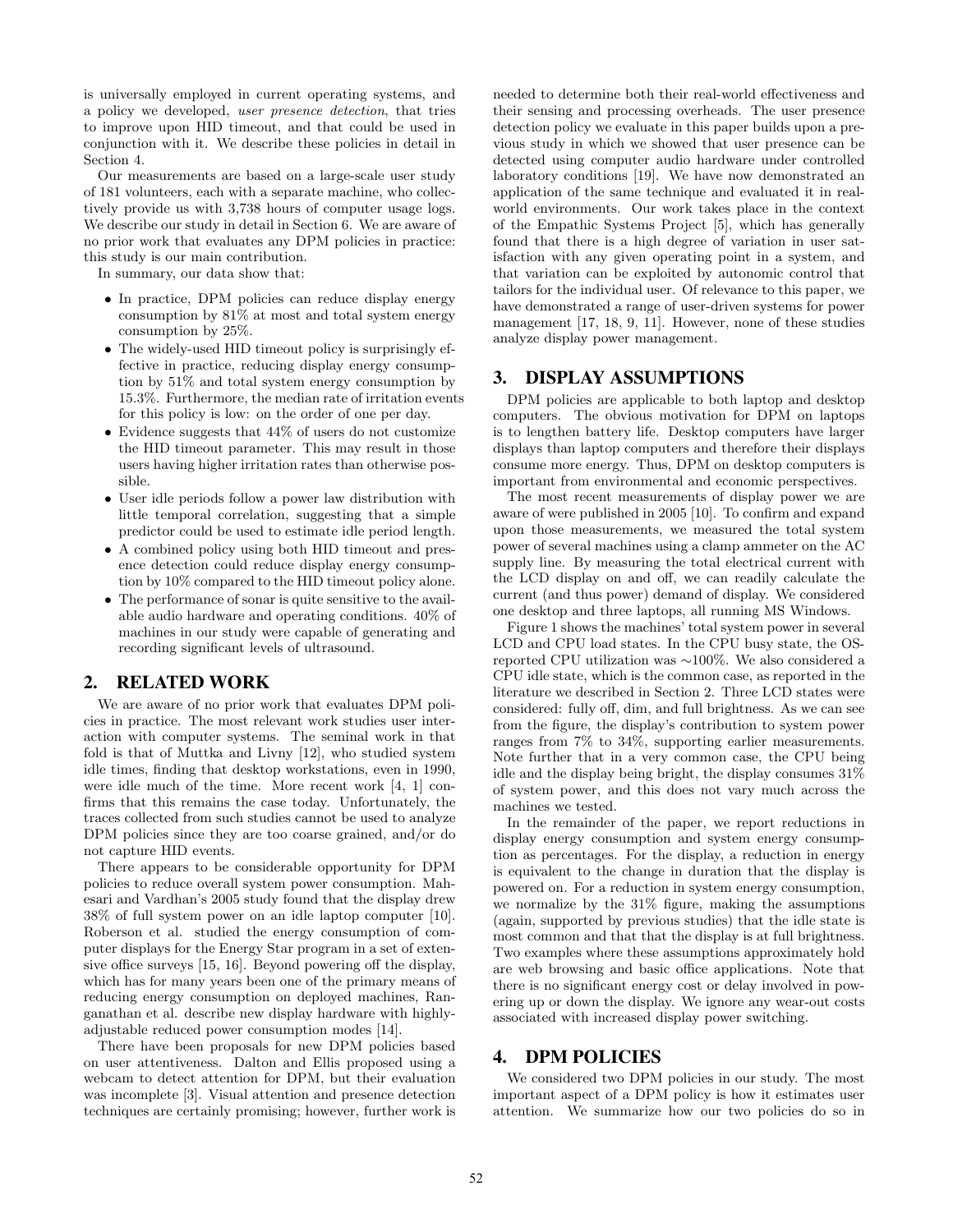|                                                    |                                   | LCD   | CPU idle |         |          | CPU busy  |                  |     |        |
|----------------------------------------------------|-----------------------------------|-------|----------|---------|----------|-----------|------------------|-----|--------|
| description                                        | CPU type                          | size  | LCD off  | LCD dim |          | $LCD$ max |                  |     |        |
| desktop examples:                                  |                                   |       |          |         |          |           |                  |     |        |
| Dell Vostro 410                                    | Intel $E8400$ 3 GHz               | 22"   | 63 W     | 92      | $(34\%)$ | 92        | $(34\%)$         | 128 | (25%)  |
| laptop examples:                                   |                                   |       |          |         |          |           |                  |     |        |
| Lenovo T61                                         | Intel T7500 $2.2 \text{ GHz}$     | 14.1" | 13       | 14      | 7%`      | 19        | $(32\%)$         | 29  | (21%)  |
| Dell Inspiron 8600                                 | Intel Pentium-M $1.6 \text{ GHz}$ | 15.4" | 18       | 22      | $(18\%)$ | 26        | $(31\%)$         | 37  | (22%)  |
| IBM Thinkpad 240                                   | Intel Celeron 300 MHz             | 10.5" |          | 8       | $(12\%)$ | 10        | $^{\prime}30\%)$ | 16  | 19%)   |
| average contribution of LCD to total laptop power: |                                   |       |          |         | $12\%$   |           | $31\%$           |     | $21\%$ |

Figure 1: Total system power consumption in Watts for various system states. Fraction of power due to the LCD is reported in parentheses. Note that desktop LCD backlights typically cannot be dimmed.

| policy     | attention estim.  | failure modes               |
|------------|-------------------|-----------------------------|
| optimal    | true attention    | none                        |
| <b>HID</b> | input activity    | user reading without        |
| timeout    |                   | giving input                |
| presence   | physical presence | user present but            |
| detection  | as measured by    | distracted, sonar errors in |
|            | sonar             | detecting presence          |

Figure 2: Attention estimates for each DPM policy.

Figure 2. A comparison of the two policies can be considered a comparison of two attention estimation models.

## 4.1 HID timeout

By far the most commonly used policy today is human interface device (HID) timeout. HID timeout is familiar to most computer users; it powers down the display after some prescribed time interval has elapsed since the last HID (keyboard or mouse) event. HID timeout has a model of user attention with one parameter: the timeout length T. Under this model, the user is deemed attentive if the time since the last HID event is less than  $T$  and, conversely, inattentive if greater than T. HID input resets the interval and powers up the display.

This model works in some cases because it captures engagement between the user and computer. However, attention is not well measured: input activity-based techniques are unable to distinguish between a truly inattentive user and one who is actively reading the display without using the mouse or keyboard. Thus, the model parameter  $T$  is typically set to a conservative value: at least five minutes. Microsoft Windows' default value is five minutes for batterypowered operation.

#### 4.2 User presence detection

The proposed user presence detection policy attempts to use sensor-based measurement of user presence as a user attention estimate. In earlier work, we showed how sonar can be used to detect user presence on a standard laptop computer without any additional hardware [19]. The laptop computer emits a sound "ping" from its speaker and records the resulting echo on its microphone. The ping is a 22 kHz sine wave. This frequency is chosen to be high enough to be silent to humans (thus it is ultrasonic), yet low enough that it might be produced and recorded by the audio hardware built into most laptop computers. To sense the user, the computer can determine the amount of variation in the

ping's echo. Little variation indicates a still room; more variation indicates motion in the environment, which may indicate the presence of a human. The technique is very effective under controlled laboratory conditions.

We use a threshold to determine whether a sonar reading indicates user presence or absence. High sonar reading variation corresponds to presence and low variation to absence, but calibration is required to determine a threshold value. In our lab experiments [19], sonar readings were taken while the user was known to be present and also while absent and a threshold value between these two readings was chosen. This calibration procedure works fine if the acoustic environment is static. However, if the computer is moved between different environments or if the environment's acoustics change then calibration must be repeated.

Calibration is one of several practical issues that arise in real-world sonar presence sensing; we have addressed these as follows. It is easy to record sonar readings representative of a present user: for example, readings can be taken while the mouse is is motion. In order to avoid requiring the user to leave the computer to calibrate an absence reading level, we approximate absent sonar readings as zero and simply set the threshold to one half of the present value. Sonar adapts to changes in the speaker volume levels by normalizing the reading to the recording's ping intensity. Sonar uses only a narrow ultrasonic frequency band and it does not prevent normal use of the speakers, for example in playing music. In informal laboratory tests, playing music had no noticeable effect on sonar performance. If an irritation event occurs, this indicates that presence detection failed. To prevent repeated irritation, a factor of 0.8 is applied to lower the threshold after each irritation event. Only the next hourly recalibration may increase the threshold.

## 5. IMPLEMENTATION

We employ both the HID timeout and user presence detection policies within a single piece of software, the Sonar Power Manager, a utility that we have designed for use with Windows XP, Vista, and 7, as well as Linux. Sonar Power Manager is designed to simultaneously test both policies by recording the actions of both policies in parallel.

If the sonar presence sensor indicates that the user is absent the display is shut off. Similarly, if the input activity timer expires the display is shut off. The timeout value is set equal to the display sleep timeout in the Windows control panel for battery-powered operation. Thus, the presence detection policy adds an additional display shut-off criterion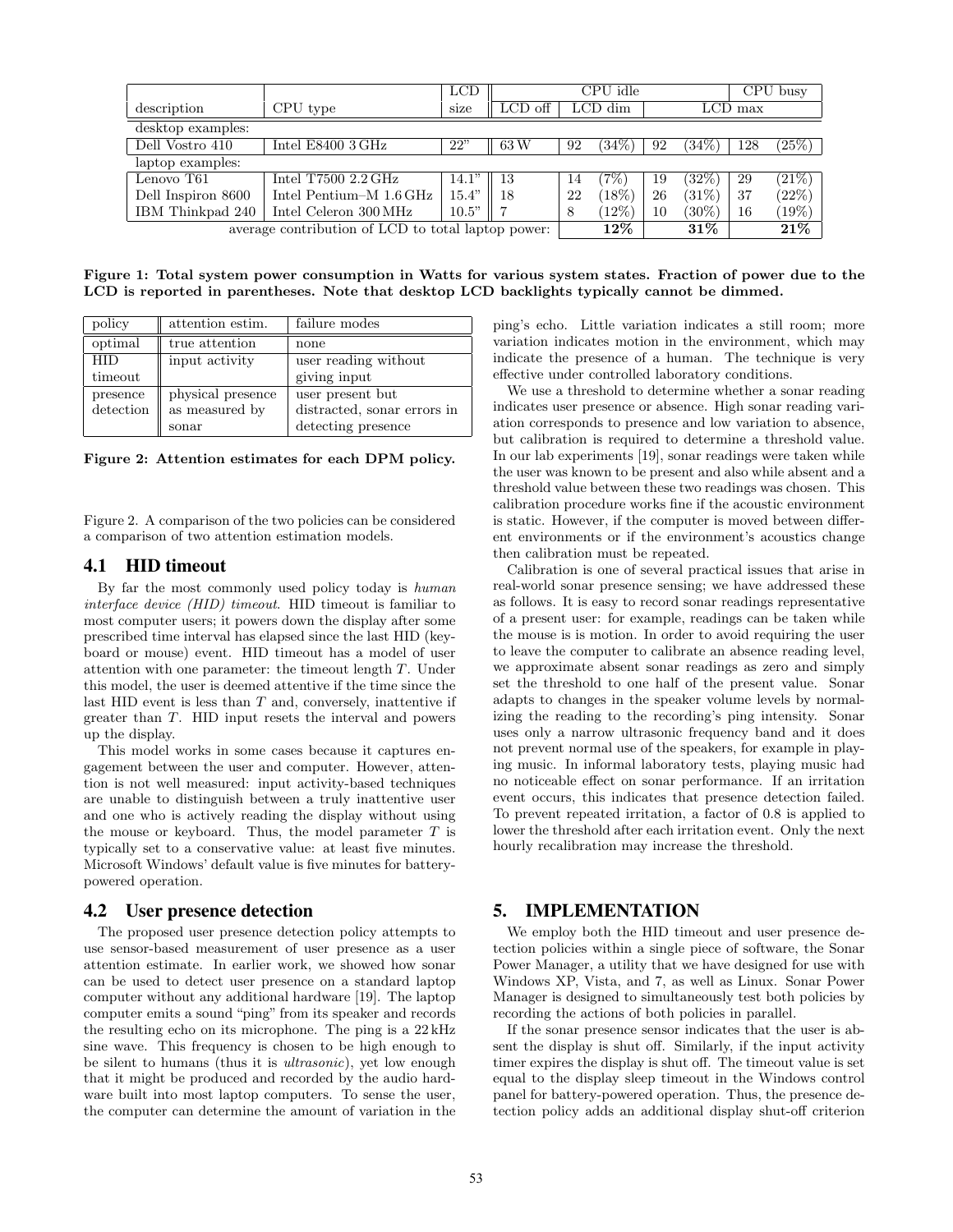to the existing Windows HID timeout policy. By design, it is more aggressive than the default policy.

The Sonar Power Manager is a user-space utility implemented in C++ with the WxWidgets and PortAudio libraries to achieve portability across Windows and Linux. The software is open source and has been released with a permissive license. Both the source code and a Windows executable can be downloaded from our web site<sup>1</sup>. The website also describes the software's operation in more detail.

The Sonar Power Manager uses minimal power and CPU time. On a Lenovo T61 laptop, sonar sensing consumes ∼3% of the available CPU cycles on one core. The measured system power overhead due to sensing for the machines listed in Figure 1 was between 4% and 10%.

## 6. USER STUDY

We conducted a user study to collect usage traces appropriate for evaluating DPM.

*Recruitment and users.* To assist recruiting participants, a Northwestern University press release on our work led to a posting on the popular computer and technology news website slashdot.org. Shortly thereafter, the Sonar Power Manager was downloaded over 10,000 times. It is from these downloaders that we draw our data. Hence, it is important to note that our user sample represents those with an interest in technology news and may therefore may react differently to the HID timeout and user presence detection policies than would the general population.

Sonar Power Manager collects log data on the operation of the policies it is testing. Users who installed the utility were given the option of "opting-out" of sending these logs to us. The majority of users opted-out of logging. It is also important to note that users who did opt-in ran the software for varying amounts of time. A user could also opt-out of logging at any time, and the logging process was automatically disabled after one week. We eliminated logs from those who used the software for less than one hour.

*Log contents.* For those who opted-in, Sonar Power Manager collected logs of sonar and power management events. Logs were compressed and sent to our servers every hour. The following information was time stamped and logged:

- The starting and ending time of HID input activity.
- Irritation events for both policies. Specifically, an irritation event is defined as a HID event that causes the display to wake less than 5 seconds after it was slept.
- The value of each sonar measurement.
- Times at which logging starts and stops.

Recall that Sonar Power Manager collects log data for both the HID timeout policy and the user presence detection policy simultaneously

*High-level view of the dataset.* We acquired 3,738 hours of usage by 181 volunteers, each with a different machine. There were 177 Windows users and 4 Linux users. Users ran the software for varying amounts of time. Figure 3 gives the distributions of the interval of time that the software was installed and the amount of time the software ran with full



Figure 3: CDF of installed time and logging time. The difference is the time that the computer was off or logging was disabled.

logging. The difference between these two durations is the time the machine was off or the user had logging disabled. The median amount of full-logging time was seven hours.

## 7. RESULTS

We analyzed the logs collected during the user study to make the observations given in Section 1. We present our results in several parts: a characterization of user active and idle periods, an analysis of the effectiveness of the HID timeout policy, an analysis of the upper bound of energy savings for DPM policies based on user behavior, an analysis of the effectiveness and tradeoffs of the user presence detection policy, and a characterization of sonar in practice.

In our treatment, we generally refer to two kinds of results: aggregate results are computed after first joining data collected from all users, while individual results are first computed for each user and then afterwards averaged across users. Aggregate results weigh each observation equally while individual results weigh each user equally. Since users provided different amounts of log data, these two averaging methods give different results. We also use logarithmic plots because it is well known that human perception of time durations scales logarithmically [6, 8, 13].

#### 7.1 Characterization of idle/active periods

Computer usage may be broken into a sequence of alternating active and idle periods, which we identify in our traces based on HID events. We consider a HID-active period as one in which HID events are spaced by no more than than one second. HID-active periods are separated by HIDidle periods which we define as those where more than one second elapses with no HID events.

Figure 4 shows the distribution of idle and active periods as defined above that were found in our data. Notice that the idle period distribution clearly follows a straight line in this log-log plot, indicating that it is a power-law distribution. Active periods tend to be shorter than idle periods and they seem to follow a piecewise power-law distribution (note

<sup>1</sup>http://empathicsystems.org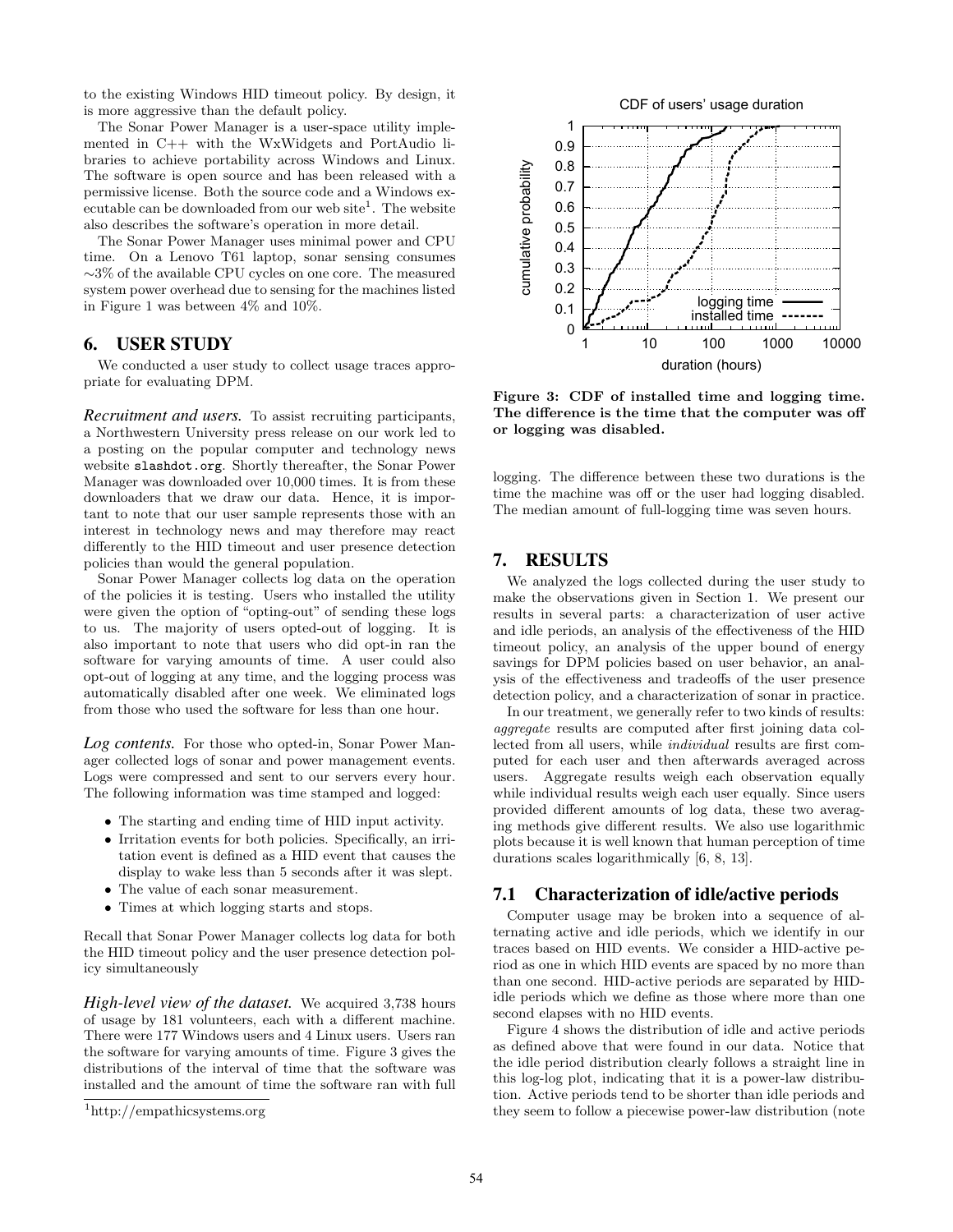

Figure 4: Distribution of lengths of HID-active and HID-idle periods.



Figure 5: Autocorrelation of consecutive active and idle periods. These are individual results.

that the power-law exponent changes around 1000 seconds, evidenced by a change in slope).

In Figure 5 we show an autocorrelation analysis of active and idle sessions, considering active→active, idle→idle and  $(idle+active) \rightarrow (idle+active)$ . Although there is significant correlation of active periods to themselves, there is little to no correlation that might support the prediction of idle periods. This suggests that to predict an idle period's length, the best approach is probably simply to exploit the memory property of the idle periods' power-law distribution [7].

# 7.2 HID timeout policy performance

*Timeout setting distribution.* Figure 6 shows the distribution of users' DPM timeout settings. Given the observations we have repeatedly made in the Empathic Systems Project (see Section 2), we might expect that users vary consider-



Figure 6: Distribution of users' HID timeout values.

ably in their performance expectations and that this should be reflected in a wide range of DPM timeout settings. This is indeed the case.

The peak of users at 5 minutes appears to be due to this being the default value in Windows. In Section 7.3 we will explore the implications of this peak.

*Energy savings.* Figure 7(a) shows the distribution of the energy savings achieved by the HID timeout policy for users in our study. The savings is measured by the fraction of total runtime during which the display was shut off–called the sleep fraction. The median sleep fraction was 25%.

Figure 7(b) shows the sleep fraction as a function of users' timeout values. One might expect that the sleep fraction would decrease monotonically with the timeout value, but this is not the case. The mean aggregate sleep fraction across all users is about 51%. Although there there is some trend of lower energy savings with increasing timeout value, clearly the variation among users swamps this trend. Multiplying the display sleep fraction by the fraction of system power due to the display (which we approximate in Section 3 as 31%) gives the total system energy savings. The average total system power savings seen in our study is thus  $51\% {\times} 31\% {=} 15.8\%.$ 

It is important to note that the data of Figure 7(b) are based on users choosing their own timeout values. That is, it is an observational result, not intervention-based result. If we were to force different timeout values in a controlled way, the curve might be quite different.

*Irritation rates.* User irritation occurs when the policy shuts off the display while the user is actually attentive. Of course, it is highly likely that the user will respond to such an irritation event with some HID input to wake the display. The sequence of the display being powered down quickly followed by HID input thus labels irritation events. In the following, we consider any display sleep period shorter than five seconds to represent an irritation event.

Figure 8 shows the user irritation rate as a function of the user's timeout setting. Note that for all timeout settings,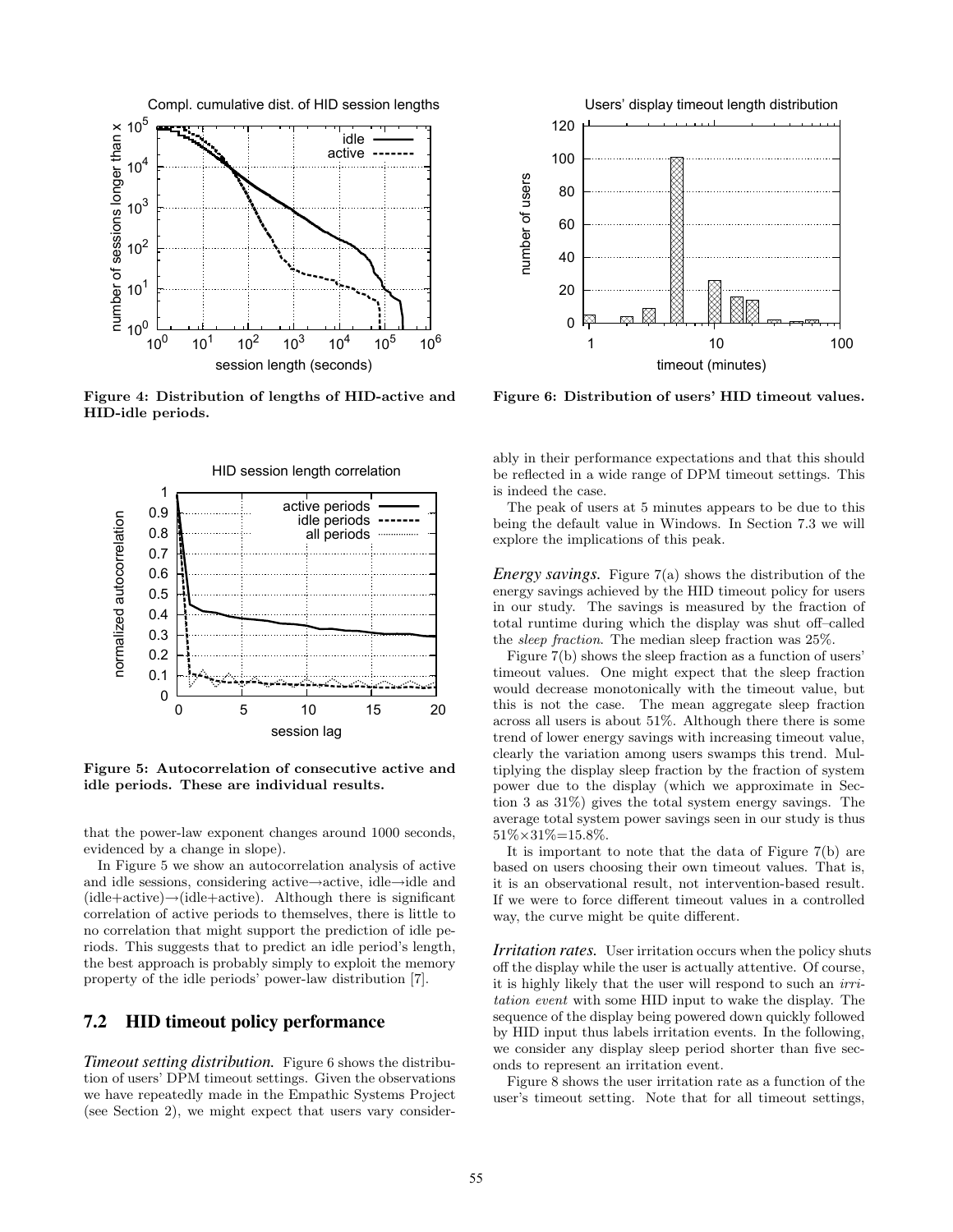

(a) CDF of display energy savings achieved by the HID timeout policy.



(b) Display energy savings achieved as a function of the user's HID timeout parameter.

## Figure 7: Users' achieved display energy savings.

except the lowest setting (one minute), irritation rates are quite low, on the order of once per day. We discuss the surprising peak in the curve at 5 minutes next.

## 7.3 Default users

Surprisingly, Figure 8 shows that users who chose a timeout value of two or three minutes experienced less irritation than those with a higher timeout value of five minutes. Five minutes happens to be the Windows default value, and it is used by roughly half of the users (see Figure 6). We suspect that the peak in irritation at five minutes is due to a significant group of users who neglected to customize the timeout value, and thus have more irritation and/or lower energy savings than would otherwise be possible.

Some portion of the five minute users have deliberately chosen five minutes, while the rest use it by default. We now attempt to estimate the sizes of these groups. We first ignore the problematic five minute users while fitting a distribution curve to the remaining users. Then we can use the distribution to estimate the expected size of the deliberative

User irritation rate vs. timeout setting



Figure 8: User irritation rate as a function of the user's DPM timeout setting.



Figure 9: Distribution of deliberative users from Figure 6. The curve is fit to all users except those with the default five minute value.

group. Figure 9 shows that a log-normal distribution appears to fit user timeout preference well, with PDF defined as follows:

$$
PDF_{lognormal}(x) = \frac{1}{x\sigma\sqrt{2\pi}} \exp\left[-\frac{(\ln x - \mu)^2}{2\sigma^2}\right]
$$

Using this fit, we estimate that, of the 101 users with the default five-minute timeout, 21% deliberately chose that value while 79% just use it by default. This latter group is significant in that it represents 44% of the users in our study. Due to the nature of our participants, it is likely that this latter figure significantly underestimates the proportion of users in the general population who ignore the customization controls for HID timeout policies. Assuming that the peak in irritation seen in Figure 8 is due to this population, irritation rates can be reduced by somehow forcing users to optimize the timeout setting.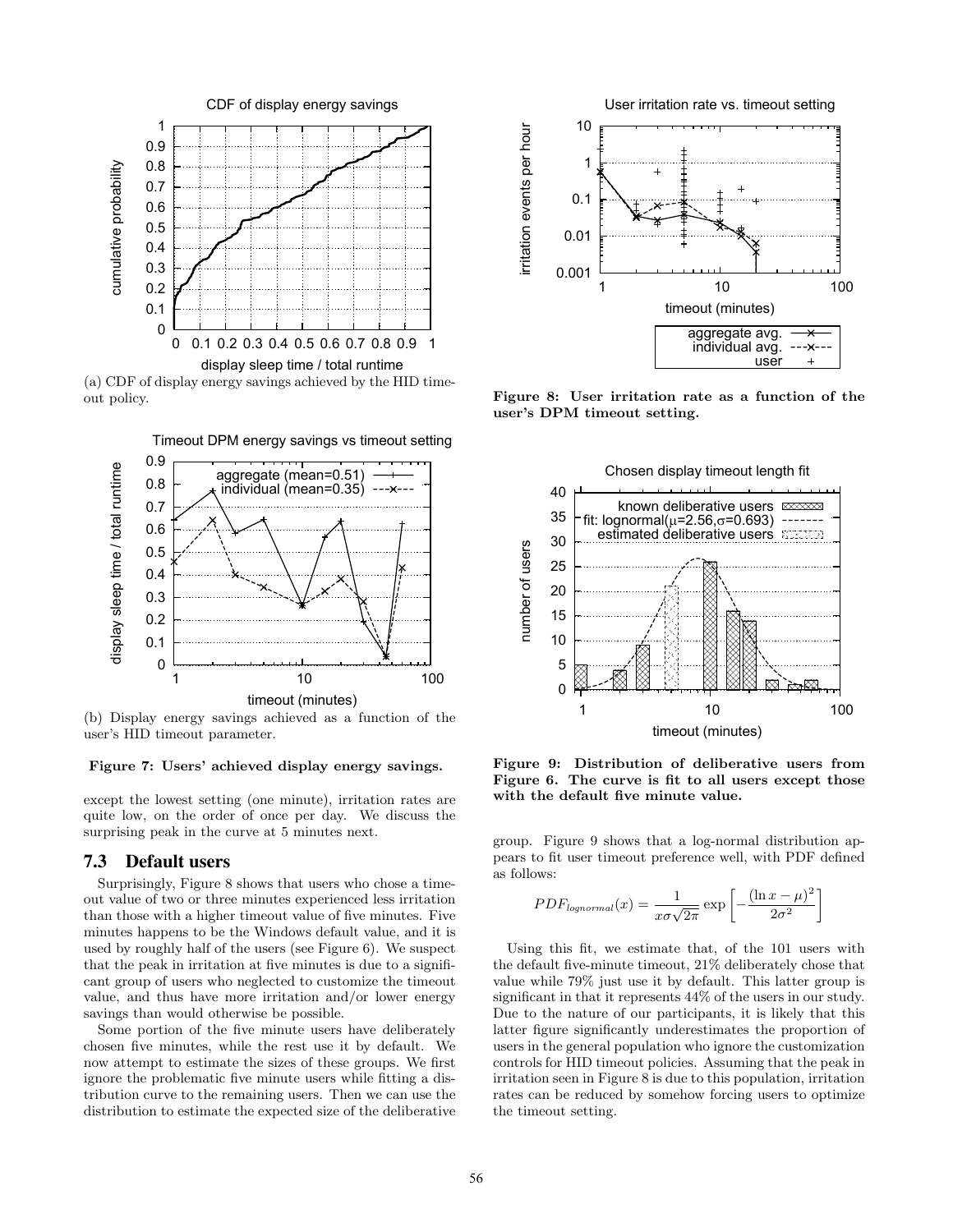

Figure 10: Energy savings opportunity as a function of the user attention cutoff. Predictive and timeout policies are compared, as described in the text.

## 7.4 Energy savings upper bound

Figure 10 shows the upper bound for display energy savings that any DPM policy can achieve. Here we assume that the display can be powered-down whenever there is no HID input for a given duration; we call this duration the idle period cut-off. We include all idle periods encountered in our data, not just those where the user was inattentive. Because of this, the upper bound is loose–a policy that captured actual user attention would have lower energy savings. At most, the display energy savings are 81%, for a system energy savings of  $81\% \times 31\% = 25\%$ .

Two classes of policies are compared. The predictive policy assumes foreknowledge of an idle period's length and thus allows the display to be powered down for the entire duration of the period. The timeout policy powers down the display only after an idle period extends beyond the cut-off value. The closeness of these upper bounds suggests that using a sophisticated idle period length prediction scheme will give little benefit. Furthermore, the diminishing returns of targeting brief idle periods is seen as the curves flatten out below about one minute. Conversely, the steeper slopes around the default timeout value of five minutes indicate that energy savings are sensitive to the timeout setting in this regime.

## 7.5 User presence detection policy results

We now show the benefit to DPM of adding a sonar presence detection sensor. Initially, we consider all users, but later we attempt to isolate the machines on which sonar presence sensing worked well.

*Energy savings.* Figure 11(a) shows a comparison of the sleep times (and thus the energy savings) of the HID timeout and sonar presence detection policies when they were run simultaneously. Many users (those above the diagonal) experienced more energy savings due to the HID timeout policy than presence detection alone. For the users below the diagonal, presence detection alone performed better than HID timeout. We begin by considering a simple combined

Users' sleep times for each of two policies



(a) Users below the diagonal line had more energy savings due to the presence detection policy than the HID timeout policy.

CDF of presence detection policy contribution



(b) CDF of display sleep time in the combined presencetimeout policy which was due exclusively to the presence detection policy.

#### Figure 11: Comparison of energy savings due to presence detection and HID timeout policies.

policy in which both HID timeout and presence detection policies are run in parallel. Either policy can decide to turn off the display, and HID input turns it back on.

Figure 11(b) considers the additional energy savings that sonar provides in the combined policy. It shows the energy savings that would be lost if sonar presence sensing were disabled. In particular, the CDF shows that for half of the users, presence detection contributes at least 10% of the total display energy savings. Also, the presence detection policy at least doubled display energy savings for almost 20% of users.

*Sensing overhead.* There is a small energy overhead associated with sonar measurement so we must judge whether the gains from incorporating sonar outweigh the costs. Figure 12 shows the ratio of the gains to the number of sonar measurements. We extrapolate the energy overhead based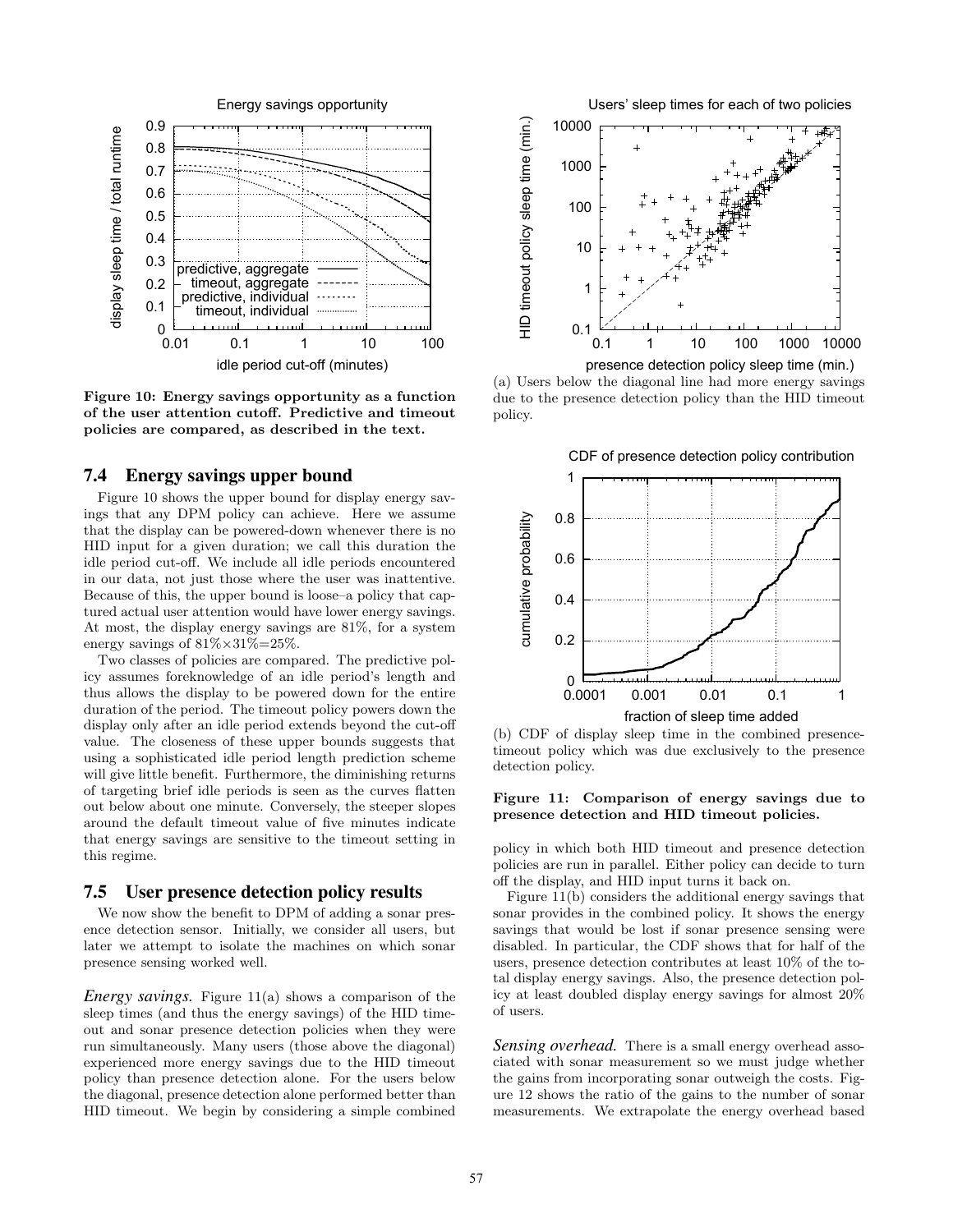

Figure 12: CDF of additional display sleep time per  $\sim$ 1 s sonar reading.



Figure 13: CDF of irritation events per hour.

on the 7% average sensing power overhead recorded on lab computers (see Section 5). In Figure 12, the top 10% of users gained at least 0.6 s of display sleep time per 1 s sonar reading. Costs are about  $(7\% \times 1\text{ s})/(31\% \times 0.6\text{ s}) = 38\%$  of gains for these users. For users with less than 0.22 s of extra display sleep time per sonar reading, costs were at least at large as gains. Sonar can and should be disabled for these 67% of users.

*Irritation rates.* While Figure 8 showed low user irritation rates for the HID timeout policy, Figure 13 shows more significant irritation rates for the presence detection policy. The presence detection policy's median value of one irritation event per hour is relatively low but significantly higher than the HID timeout policy's rate of one per day. The combined policy's irritation rates track those of the pure presence detection policy. The curve annotated "combined – good users" shows the performance of the combined policy for situations where it is most effective, as discussed next.

Presence detection irritation vs energy savings



Figure 14: Relationship between irritation rates and energy savings for the presence detection policy. The 44 users below the dashed line experienced fewer than 2 irritation events per hour of sleep due to presence detection.

Figure 14 shows that there is some correlation between energy savings and irritation rates for the combined policy. As expected, at the left side of the plot, we see that users for whom sonar rarely powered off the display were rarely irritated. Note that some users with high energy savings rates did not experience high irritation rates (users below the dashed line in Figure 14). These are the users for whom sonar provided a real benefit over the pure HID timeout policy.

Thus far, we have explained a combined HID timeout and presence detection policy that simply runs the two in parallel and allows either to turn off the display. A more advanced policy would determine when presence detection is likely to be effective. One approach would be simply to run the two policies to collect information similar to that of Figure 14. The user would then choose a dividing line (as shown in the figure) to trade off between irritation and energy savings. The example line represents a tradeoff that requires fewer than 2 irritation events per hour of additional display sleep time. The "combined – good users" curve in Figure 13 reflects the effects of the example line. Another combined policy might track the irritation rates of the two policies and choose the one that currently has the lowest rate, over some window. This would be an application of the multiple experts strategy [2].

### 7.6 Characterizing sonar

Our study also allowed us to characterize the performance of ultrasonic sonar on ordinary computers in ordinary situations. Our previous analysis [19] focused on a small range of audio hardware under controlled lab conditions.

Sonar-based detection of user presence requires audio hardware that is capable of both emitting and recording ultrasound. Sonar Power Manager was configured to conduct a calibration phase and report its findings back to us. Because calibration happens at startup time, we have calibration data from an order of magnitude more users and machines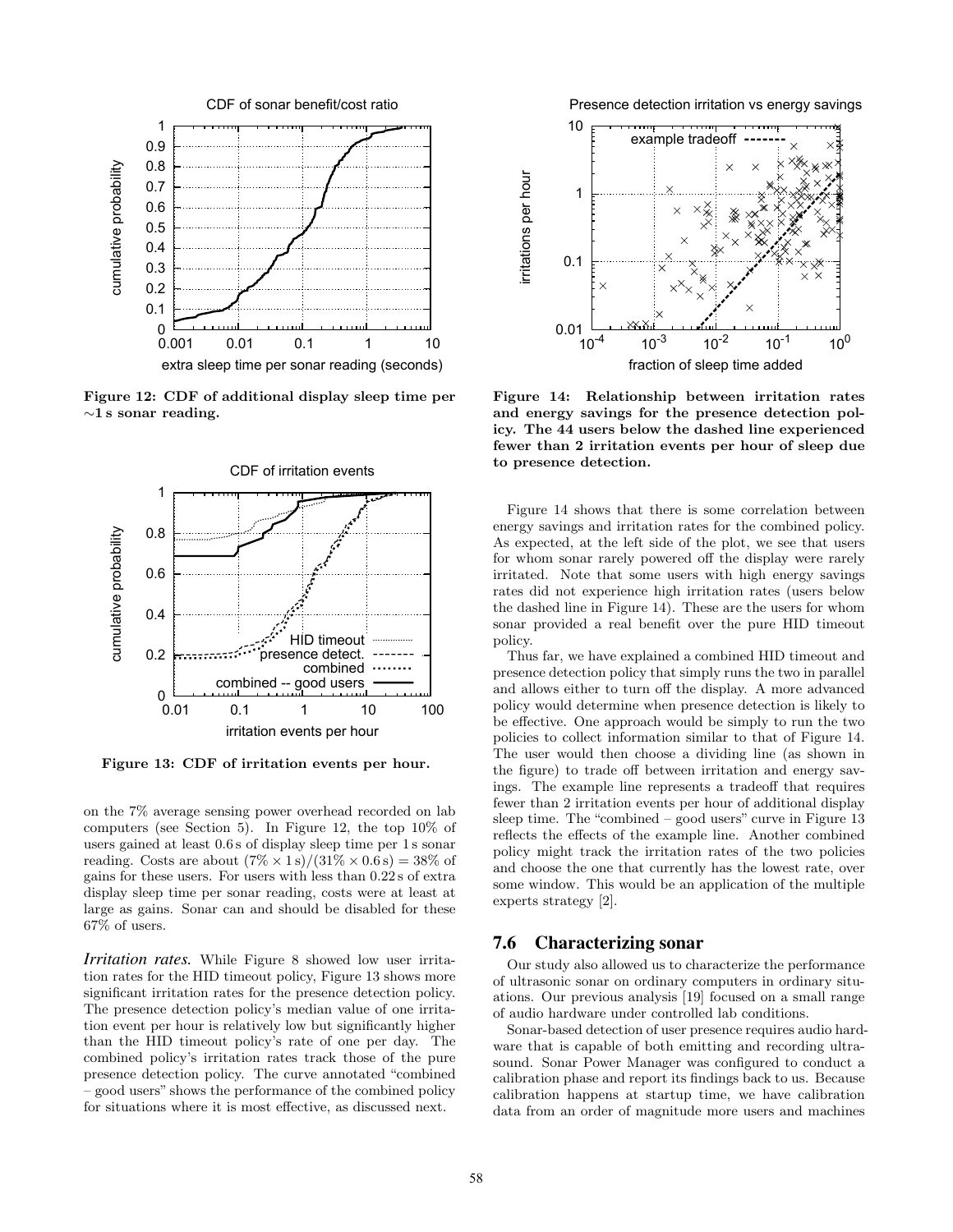

(b) SNR calculated from a single sine wave.

#### Figure 15: Ultrasound signal to noise ratios (SNR). On a given machine, a low SNR means that sonar will not work.

than we have long-term logging data. The important part of the calibration data is a measurement of the ultrasound signal to noise ratio (SNR). This is accomplished by generating and simultaneously recording ten seconds of white noise in the range 15 to 30 kHz, as well as recording ten seconds of silence. The white noise is the desired signal and the silence is the background noise. Their power ratios at different frequencies give an approximate SNR spectrum, for which we show the CDF for 2,869 machines in Figure 15(a). Figure 15(b) shows the SNR calculated from recordings of a 22 kHz sine wave. This measurement occurred after the previous one, and so there is an attrition of users—only 1847 machines are included. This measurement method reduces the effect of spectral leakage and interference, so it is more reliable.

As a rule of thumb, we do not expect sonar to work if the SNR is below ten. As expected, lower frequencies give a generally higher SNR at the expense of becoming audible to more humans. Note that at the frequency used by the experimental software (22 kHz), about 40% of machines had a Correlation between Sonar performance and SNR



Figure 16: Correlation between SNR and sonarinduced irritation (first and second plots) and energy savings (third plot).

good SNR. We might expect users with high irritation rates seen in Figure 13 and low cost-benefit ratios in Figure 12 to fall into the 60% of machines with low sonar SNR. However, this did not appear to be the case. Figure 16 shows correlation between SNR and both irritation and energy savings. Strangely, a clear correlation is not evident. Based on these results, it seems clear that any combined sonar and HID timeout policy should select between the two using the performance of the overall system, rather than the SNR found during calibration. Ideally, an ultrasound calibration technique capable of predicting sonar presence detection performance would be found.

As previously stated, Figure 15(b) tells us that around 40% of available machines were capable of generating and recording ultrasound with their current audio systems. While it straightforward to understand why a commodity microphone can capture ultrasound, it is surprising that speakers are capable of generating it. We attribute this to the lack of low pass filtering in common output paths combined with cheap speaker elements being quite small.

## 8. CONCLUSIONS AND FUTURE WORK

We have presented the first study of the real-world behavior of display power management (DPM) policies, considering the widely-used HID timeout policy, a sonar-based presence detection policy, and a combined policy. We found that user idle periods follow power law distributions with little temporal correlation. The maximum possible reduction in energy used for the display is 81%, while the HID timeout policy manages to achieve 51%. Our results suggest that 56% of users have already customized the HID timeout